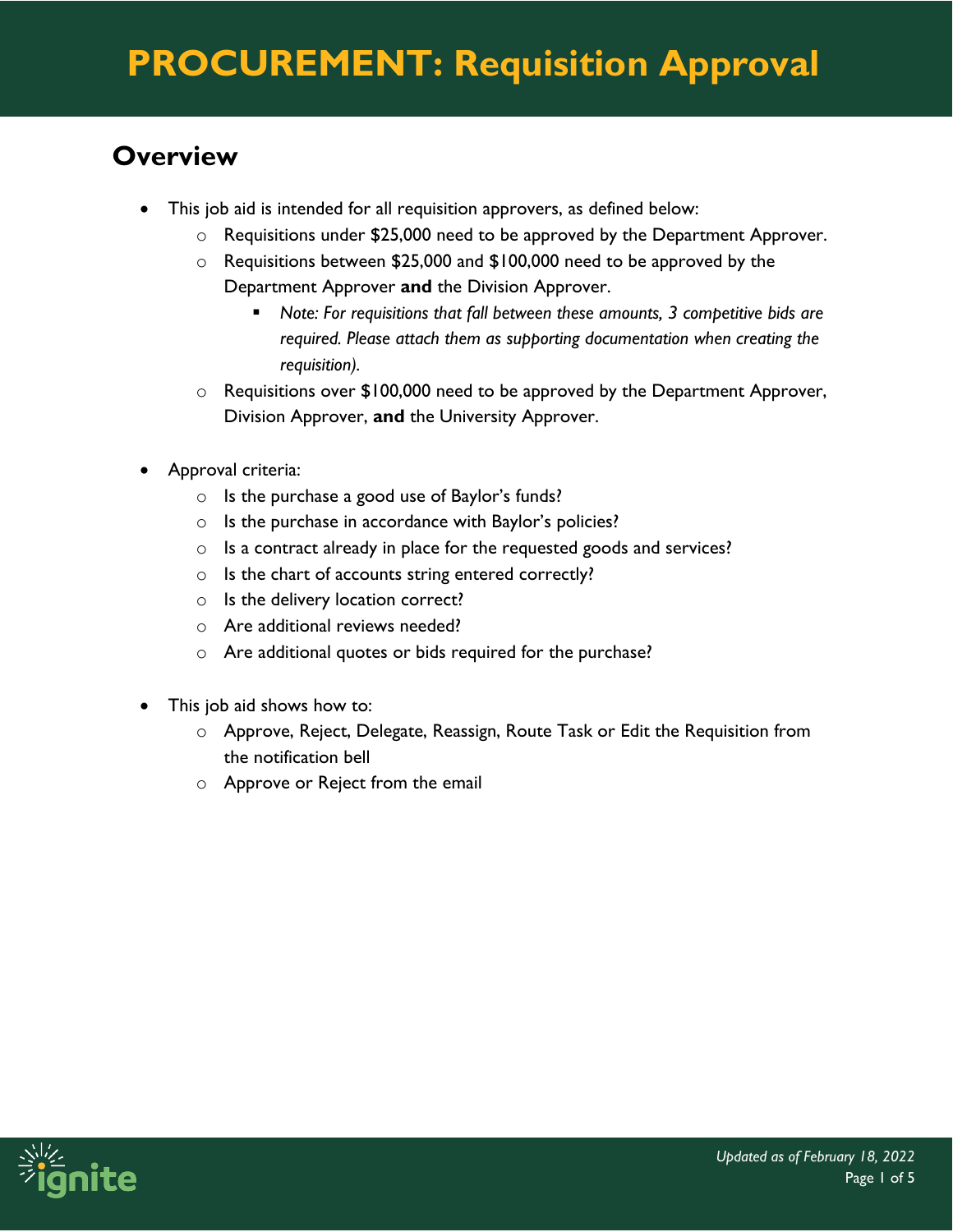### **1. Approving a Requisition via Ignite**

1. Upon logging into your account, the **notification bell** icon will display new items that require your attention.



2. Click on the **notification bel**l icon and select the **requisition** that is pending your approval.

| <b>Notifications</b>                                                         | Show All   |  |
|------------------------------------------------------------------------------|------------|--|
| Search                                                                       |            |  |
| <b>ACTION REQUIRED</b>                                                       | 1 week ago |  |
| Expense Report Approval EXP0025111102 for Andrew Testuser_PO_s1 (510.00 USD) |            |  |
| Andrew Testuser PO s1                                                        |            |  |
| <b>ACTION REQUIRED</b>                                                       | 1 week ago |  |
| Expense Report Approval EXP0025111093 for Andrew Testuser_PO_s1 (510.00 USD) |            |  |
| Andrew Testuser PO s1                                                        |            |  |
| <b>ACTION REQUIRED</b>                                                       | 1 week ago |  |
| Expense Report Approval EXP0025111084 for Andrew Testuser_PO_s1 (510.00 USD) |            |  |
| Andrew Testuser PO s1                                                        |            |  |
| <b>ACTION REQUIRED</b>                                                       | 1 week ago |  |
| Approve Requisition REQ0000493                                               |            |  |
| Testuser PO s5                                                               |            |  |

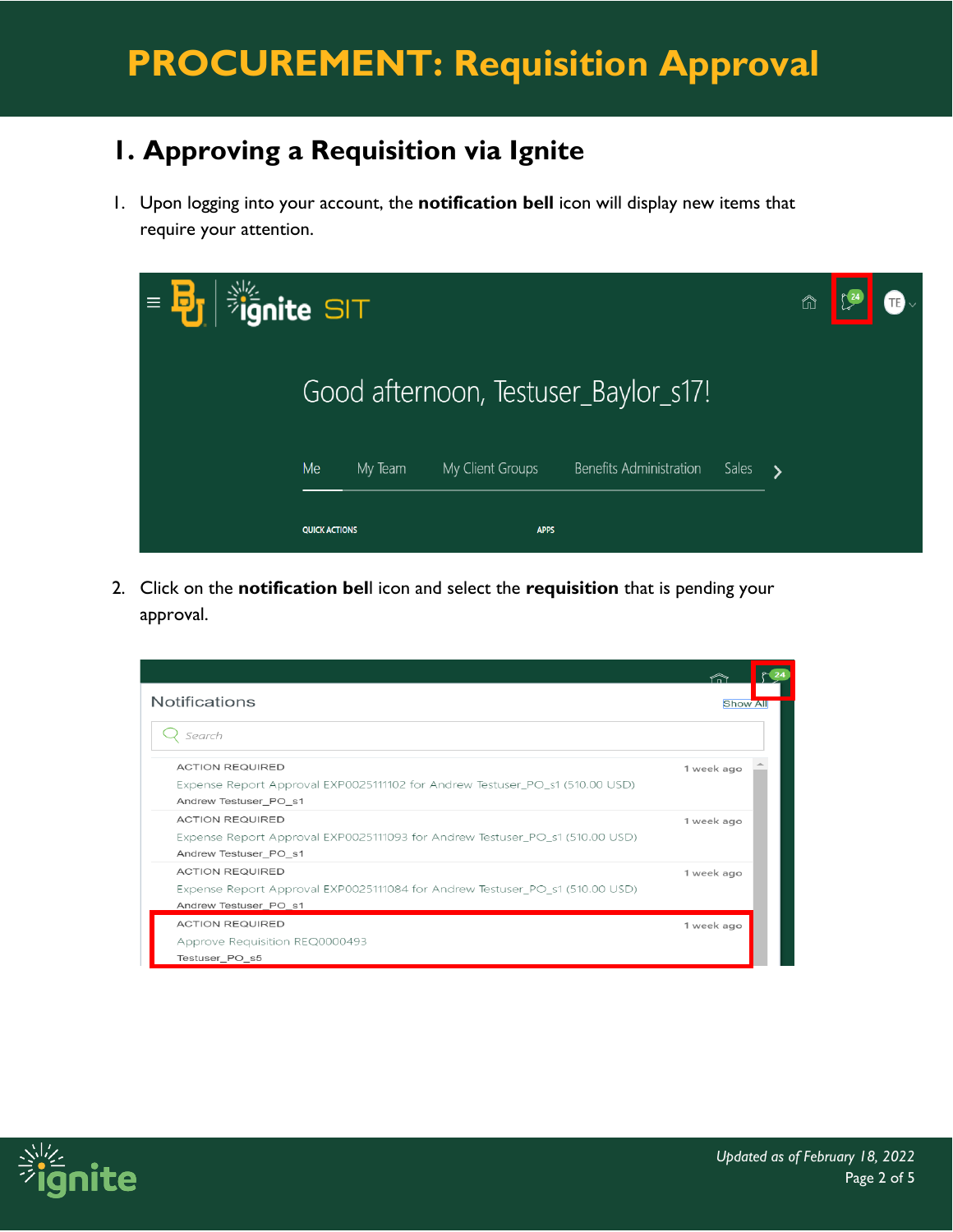3. On the new page, review the requisition information. If all the information is correct and ready for approval, click **Approve**. Refer back to the **Overview** on page 1 for what an approver should review with each requisition.

| Approve Requisition REQ0090618 |                                                                                                                     |                    | Actions $\mathbf{v}$ | Approve | Reject |
|--------------------------------|---------------------------------------------------------------------------------------------------------------------|--------------------|----------------------|---------|--------|
|                                | <b>Requisition Approval</b>                                                                                         |                    |                      |         |        |
|                                | \$5.63                                                                                                              |                    |                      |         |        |
|                                | <b>Wright, Richard</b><br>BIC Round Stic Xtra-Life Ballpoint Pen, Medium Point, 1.0mm, Black                        |                    |                      |         |        |
|                                | Requisition REQ0090618                                                                                              |                    |                      |         |        |
|                                | Lines                                                                                                               |                    |                      |         |        |
|                                | BIC Round Stic Xtra-Life Ballpoint Pen, Medium Point,<br>1.0mm, Black Ink, 60/Pack (GSM609-BLK)<br>$1 \times $5.63$ | S <sub>5.63</sub>  |                      |         |        |
|                                | Charge Account: 110-11300-100-1000000-93800-701-0000-00000-00000                                                    |                    |                      |         |        |
|                                | <b>Approval History</b>                                                                                             |                    |                      |         |        |
|                                | Assigned to Buffy Nohring                                                                                           | 02/17/2022 4:42 PM |                      |         |        |
|                                | Submitted by Richard Wright                                                                                         | 02/17/2022 4:42 PM |                      |         |        |
|                                | REQ0090618.pdf                                                                                                      |                    |                      |         |        |
|                                |                                                                                                                     |                    |                      |         |        |
|                                |                                                                                                                     |                    |                      |         |        |
|                                | dit Requisition                                                                                                     |                    |                      |         |        |

- a. The approver may also **Reject,** use the **Actions** dropdown for more options, or select Edit Requisition to open and make changes to the Requisition if needed.
	- i. **Request Information**: Do not use this option! If additional information is needed, Reject, and add comments for the employee to add more information then resubmit.
	- ii. **Delegate:** Pass the task to someone else to act on your behalf, but the task is still assigned to you.
	- iii. **Reassign:** Reassign the task to someone you select.
	- **iv. Route Task:** Add additional approvers to the requisition.
	- **v. Add Comments:** Insert comments pertaining to the requisition.
	- **vi. Add Attachment:** Add attachment pertaining to the requisition.

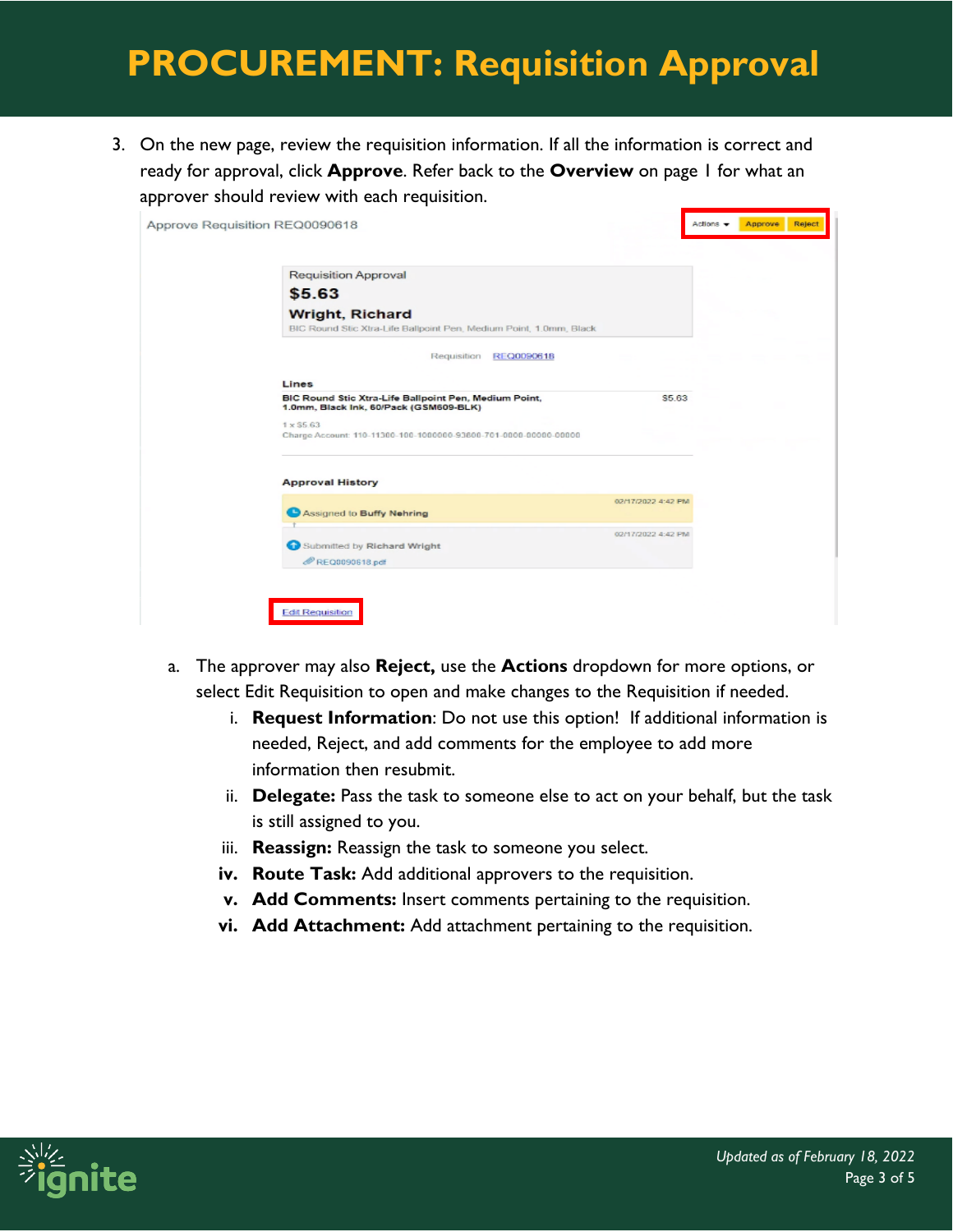

4. Once the Approve button is selected, this pop-up will appear. The approver can add comments or attachments then click **Submit**.

| Approve        |                                                                                                                                                                                                                                                                                                                                                                                                                                                                                                                                                                                                                                                                                                                                                                                                                                                                                                                                                                                                                                                                                                                                                                                | <b>Submit</b> | Cancel |
|----------------|--------------------------------------------------------------------------------------------------------------------------------------------------------------------------------------------------------------------------------------------------------------------------------------------------------------------------------------------------------------------------------------------------------------------------------------------------------------------------------------------------------------------------------------------------------------------------------------------------------------------------------------------------------------------------------------------------------------------------------------------------------------------------------------------------------------------------------------------------------------------------------------------------------------------------------------------------------------------------------------------------------------------------------------------------------------------------------------------------------------------------------------------------------------------------------|---------------|--------|
| <b>Comment</b> | $\frac{1}{2}$                                                                                                                                                                                                                                                                                                                                                                                                                                                                                                                                                                                                                                                                                                                                                                                                                                                                                                                                                                                                                                                                                                                                                                  |               |        |
|                | Drag files<br>here or<br>click to add<br>attachment<br>$\check{ }$<br><b>STATES</b><br>___<br><b>STATE</b><br><b>STATE</b><br>___<br><b>STATE</b><br>$\frac{1}{2} \left( \frac{1}{2} \right) \left( \frac{1}{2} \right) \left( \frac{1}{2} \right) \left( \frac{1}{2} \right) \left( \frac{1}{2} \right) \left( \frac{1}{2} \right) \left( \frac{1}{2} \right) \left( \frac{1}{2} \right) \left( \frac{1}{2} \right) \left( \frac{1}{2} \right) \left( \frac{1}{2} \right) \left( \frac{1}{2} \right) \left( \frac{1}{2} \right) \left( \frac{1}{2} \right) \left( \frac{1}{2} \right) \left( \frac{1}{2} \right) \left( \frac$<br>$\frac{1}{2} \left( \frac{1}{2} \right) \left( \frac{1}{2} \right) \left( \frac{1}{2} \right) \left( \frac{1}{2} \right) \left( \frac{1}{2} \right) \left( \frac{1}{2} \right) \left( \frac{1}{2} \right) \left( \frac{1}{2} \right) \left( \frac{1}{2} \right) \left( \frac{1}{2} \right) \left( \frac{1}{2} \right) \left( \frac{1}{2} \right) \left( \frac{1}{2} \right) \left( \frac{1}{2} \right) \left( \frac{1}{2} \right) \left( \frac{1}{2} \right) \left( \frac$<br><b>STATE</b><br><b>STATE</b><br><b>STATES</b><br><b>STATE</b> |               |        |

- 5. Notification results for requisition:
	- a. The *Shopper* will receive a notification on their **notification bell** icon once their purchase requisition has been acted upon by the approver. The notification will detail the status of the requisition, such as approved or rejected.
	- b. If approved, the purchase requisition will then be sent to Procurement for purchase order creation and dispatch to the supplier.

|               | m                                  |  |
|---------------|------------------------------------|--|
| Notifications | Show All<br><b>***************</b> |  |
| Search        |                                    |  |